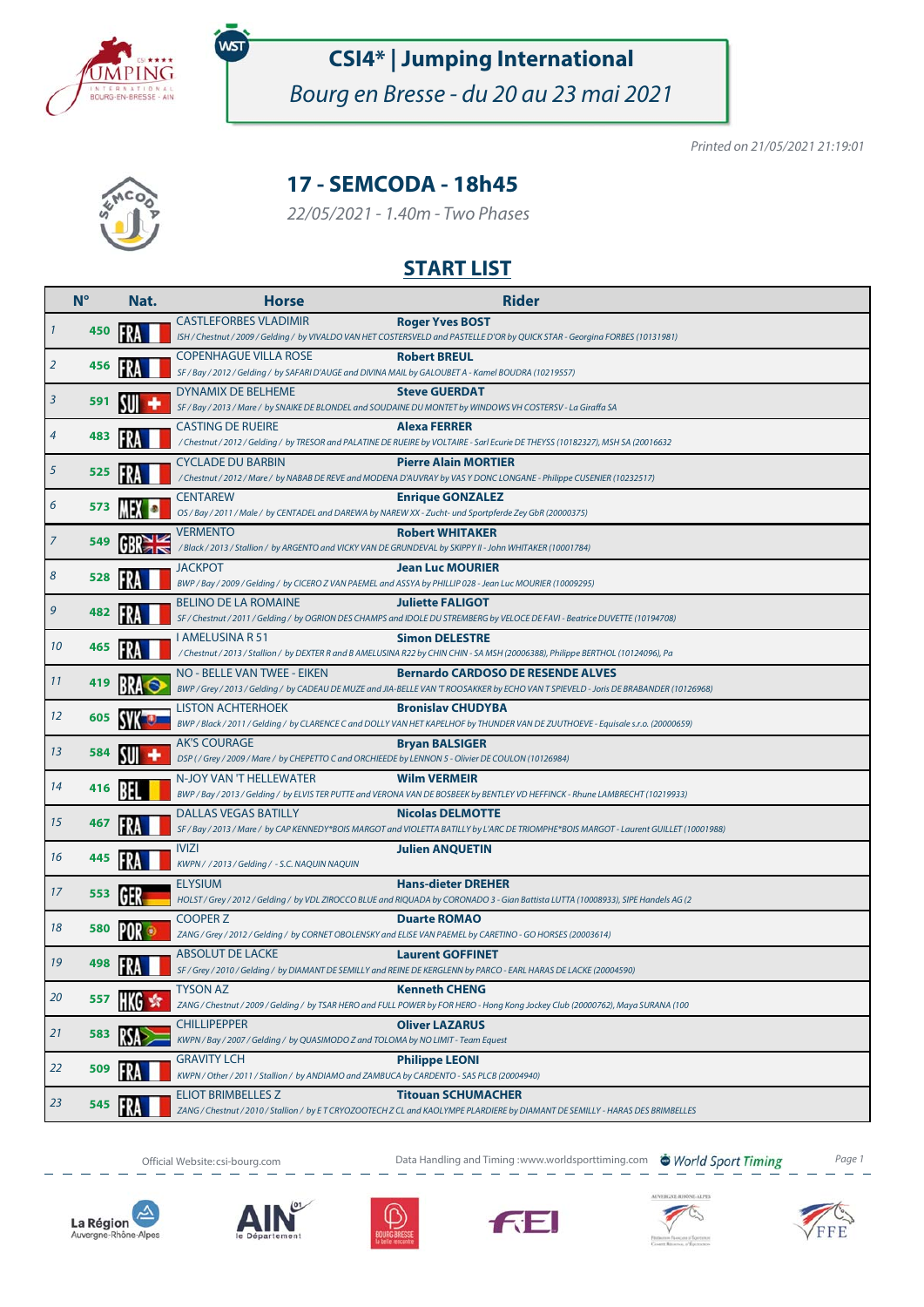

.<br>WST

## **CSI4\* | Jumping International**

Bourg en Bresse - du 20 au 23 mai 2021

Printed on 21/05/2021 21:19:01



### **17 - SEMCODA - 18h45**

22/05/2021 - 1.40m - Two Phases

#### **START LIST**

| $N^{\circ}$ | Nat. | <b>Horse</b>                                                                                                                               | <b>Rider</b>                                                                                                                                                             |
|-------------|------|--------------------------------------------------------------------------------------------------------------------------------------------|--------------------------------------------------------------------------------------------------------------------------------------------------------------------------|
| 535         |      | <b>DIVINE DE FELINES</b>                                                                                                                   | <b>Olivier PERREAU</b><br>SF / Chestnut / 2013 / Mare / by CALVARO and NACELLE D'ELLE by SCHERIF D'ELLE - S.C. ECURIE DE FELINES (20001837)                              |
| 430         |      | <b>JIVARO IMPERIO EGIPCIO</b><br>BWP / Bay / 2009 / Gelding / by ECHO VAN T SPIEVELD and GEENA by DARCO - Daniel AGUIAR MORELLI (10126710) | <b>Francisco José MESQUITA MUSA</b>                                                                                                                                      |
| 547         |      | <b>CHELSEA NT</b><br>HOLST / Bay / 2010 / Mare / by CLINTON and RIEN NE VA PL by CASSINI I - Henri TURRETTINI (10166638)                   | <b>Nicolas TAYOL</b>                                                                                                                                                     |
| 501         |      | <b>CYMBA</b><br>SF / Bay / 2012 / Mare / by RADIEUX and MELUSINE DES YVERS by ADELFOS - Melanie SUBLET GARIN (10054291)                    | <b>Julien GONIN</b>                                                                                                                                                      |
| 452         |      | <b>CIENTO</b><br>KWPN / Other / 2007 / Gelding / by VIENTO UNO W and PATRICIA by HOLLAND - Eve DEPARDON (10194519)                         | <b>Francois Xavier BOUDANT</b>                                                                                                                                           |
| 494         |      | <b>BIMBO DE LARA</b><br>/ Bay / 2011 / Mare / by NONSTOP and LARA 160 by COROFINO*GFE - SARL ECURIE DE LALONG (20004731)                   | <b>Clement FREREJACQUES</b>                                                                                                                                              |
| 421         |      | <b>HERO</b><br>KWPN / Bay / 2012 / Male / by ZAVALL VDL - Steducar (20005816)                                                              | <b>Stephan DE FREITAS BARCHA</b>                                                                                                                                         |
| 410         |      | <b>HELLO DIAMANT</b><br>MIPAA / Bay / 2011 / Male / by DIAMANT DE SEMILLY and HELLA SI by STAKKATO - François Mathy Jr & Merisio           | <b>Francois Jr MATHY</b>                                                                                                                                                 |
| 565         |      | <b>MANOLO Z</b>                                                                                                                            | <b>Charlotte BETTENDORF</b><br>ZANG / Grey / 2013 / Gelding / by MYLORD CARTHAGO and LUNA by COROFINO I - Ecurie Francoise MATHY (10177481), Bayard SA (2000             |
| 475         |      | <b>DANTON DES FORETS</b>                                                                                                                   | <b>Nicolas DESEUZES</b><br>SF / Bay / 2013 / Stallion / by QUORIOSO PRE NOIR and UNE DES FORETS by QUAPRICE BOIMARGOT QUINCY - Nicolas DESEUZES (10002378)               |
| 438         |      | CHELANA DE LAZEROU Z                                                                                                                       | <b>Carlos Enrique LOPEZ LIZARAZO</b><br>ZANG / Bay / 2013 / Mare / by CONRAD and HINDRA D'HAVERLANDEN by INDORADO - S.A.S. HARAS DES GRILLONS (20003058)                 |
| 406         |      | LOLITA DU TA D'BO                                                                                                                          | <b>RIK HEMERYCK</b><br>BWP / Chestnut / 2011 / Mare / by IGOR VAN DE VADDENHOEK and ISCHA VAN DE VADDENHOEK by WANDOR VAN DE MISPELAERE - Thierry RAVEL (1022139         |
| 436         |      | <b>CONRAD SUNHEUP Z</b>                                                                                                                    | <b>Danielle LAMBERT</b><br>ZANG / Grey / 2009 / Stallion / by CALVADOS Z (BE) Z and OREE DU HEUP SF by KANNAN*GFE - CRISS CROSS SAS (20016932)                           |
| 491         |      | <b>DRAKO DE MAUGRE</b>                                                                                                                     | <b>Alexandra FRANCART</b><br>SF / Chestnut / 2013 / Stallion / by KANNAN*GFE and ATLANTA DE MAUGRE by FUSAIN DU DEFEY*HN - Nicolas NORMAND (10179866), SARL FRANCART JUM |
| 425         |      | <b>CANCASCO Z</b><br>HOLST / Grey / 2011 / Stallion / by CANCARA and UFA 1 by ASKARI - Dulcinei Mariano LUMINATTI (10127970)               | <b>Victor MARIANO LUMINATTI</b>                                                                                                                                          |
| 568         |      | <b>CALL ME HUGO</b>                                                                                                                        | <b>Victor BETTENDORF</b><br>BAVAR / Bay / 2011 / Gelding / by COMME IL FAUT 5 and NABIDE by LANDPRINZ 12 - Victor BENTTERDORF (10220990)                                 |
| 599         |      | <b>QUINCASSI</b>                                                                                                                           | <b>Niklaus SCHURTENBERGER</b><br>HOLST/Bay/2011/Gelding/by QUINTERO and ZARAH II by CASSINI I - Michaela RIKART (10203400), Sascha RIKART (1020340                       |
| 595         |      | <b>GOLDEN FUTURE MM</b>                                                                                                                    | <b>Alain JUFER</b><br>AES / Chestnut / 2010 / Gelding / by U-DARCOR DE SJABRI M and WICKLEY VD TEERLINGHOVE D'04 by LYS DE DARMEN - Mühlebach, Marlis                    |
| 507         |      | <b>QUANDO VA</b><br>HOLST/Grey/2012/Gelding/by QUADROS 3 and VIOLA VA - Athina ONASSIS (10024105), Victory Equestrian Spor                 | <b>Cedric HUREL</b>                                                                                                                                                      |
| 588         |      | <b>ALLDREAM DELACENSE</b>                                                                                                                  | <b>Romain DUGUET</b><br>SF / Bay / 2010 / Gelding / by JENNY DE LA CENSE*HN and BEGANNIE by SAN PATRIGNANO MISTER - Hippro SA (20016732)                                 |
| 513         |      | <b>TEXAS</b><br>SWB / Bay / 2011 / Gelding / by TORNESH and PANGEA by ROBIN Z - Agathe VACHER (10025359)                                   | <b>Penelope LEPREVOST</b>                                                                                                                                                |
| 601         |      | <b>AMBROSIO D'ALCY</b>                                                                                                                     | <b>Pius SCHWIZER</b><br>SF / Chestnut / 2010 / Gelding / by CABDULA DU TILLARD and SIRENE DES BRUYERES by CALVARO F.C. - Patrick MIELNIK (10045165)                      |
| 460         |      | DEJA VU DE HUS                                                                                                                             | <b>Aymeric DE PONNAT</b><br>/ Chestnut / 2013 / Gelding / by ULIXE and U SPRIT by BALOUBET DU ROUET - S.C.P. ECURIE DE MONTCHEVREUIL (20000029)                          |
|             |      |                                                                                                                                            |                                                                                                                                                                          |



Official Website: csi-bourg.com **Data Handling and Timing :www.worldsporttiming.com The World Sport Timing** Page 2



**NELATIVES**